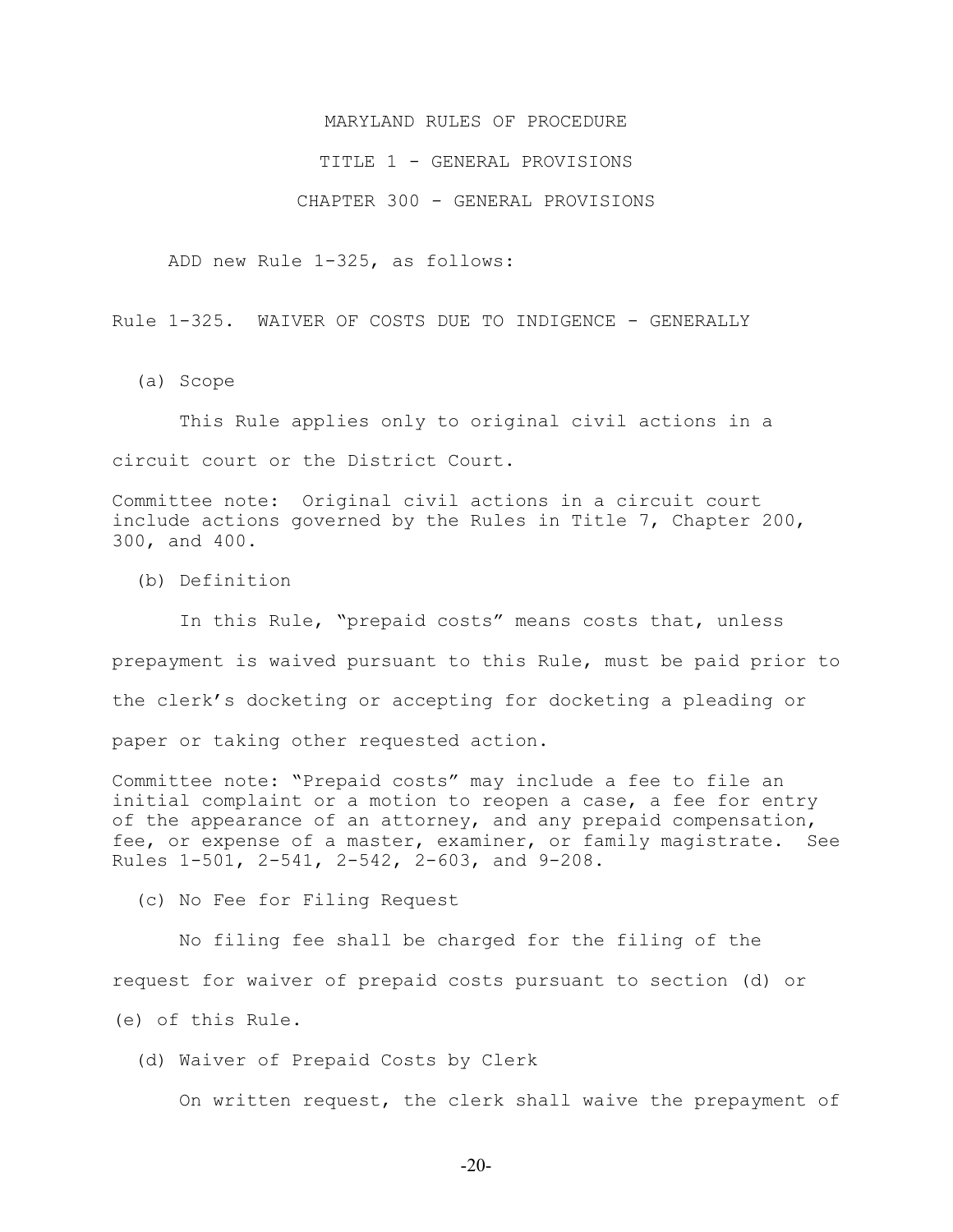prepaid costs, without the need for a court order, if:

 (1) the party is an individual who is represented (A) by an attorney retained through a pro bono or legal services program on a list of programs serving low income individuals that is submitted by the Maryland Legal Services Corporation to the State Court Administrator and posted on the Judiciary website, provided that an authorized agent of the program provides the clerk with a statement that (i) names the program, attorney, and party; (ii) states that the attorney is associated with the program and the party meets the financial eligibility criteria of the Corporation; and (iii) attests that the payment of filing fees is not subject to Code, Courts Article, §5-1002 (the Prisoner Litigation Act), or (B) by an attorney provided by the Maryland Legal Aid Bureau, Inc. or the Office of the Public Defender, and

 (2) except for an attorney employed or appointed by the Office of the Public Defender in a civil action in which that Office is required by statute to represent the party, the attorney certifies that, to the best of the attorney's knowledge, information, and belief, there is good ground to support the claim, application, or request for process and it is not interposed for any improper purpose or delay.

Committee note: The Public Defender represents indigent individuals in a number of civil actions. See Code, Criminal Procedure Article, §16-204 (b).

Cross reference: See Rule 1-311 (b) and Rule 3.1 of the Maryland Lawyers' Rules of Professional Conduct.

(e) Waiver of Prepaid Costs by Court

-21-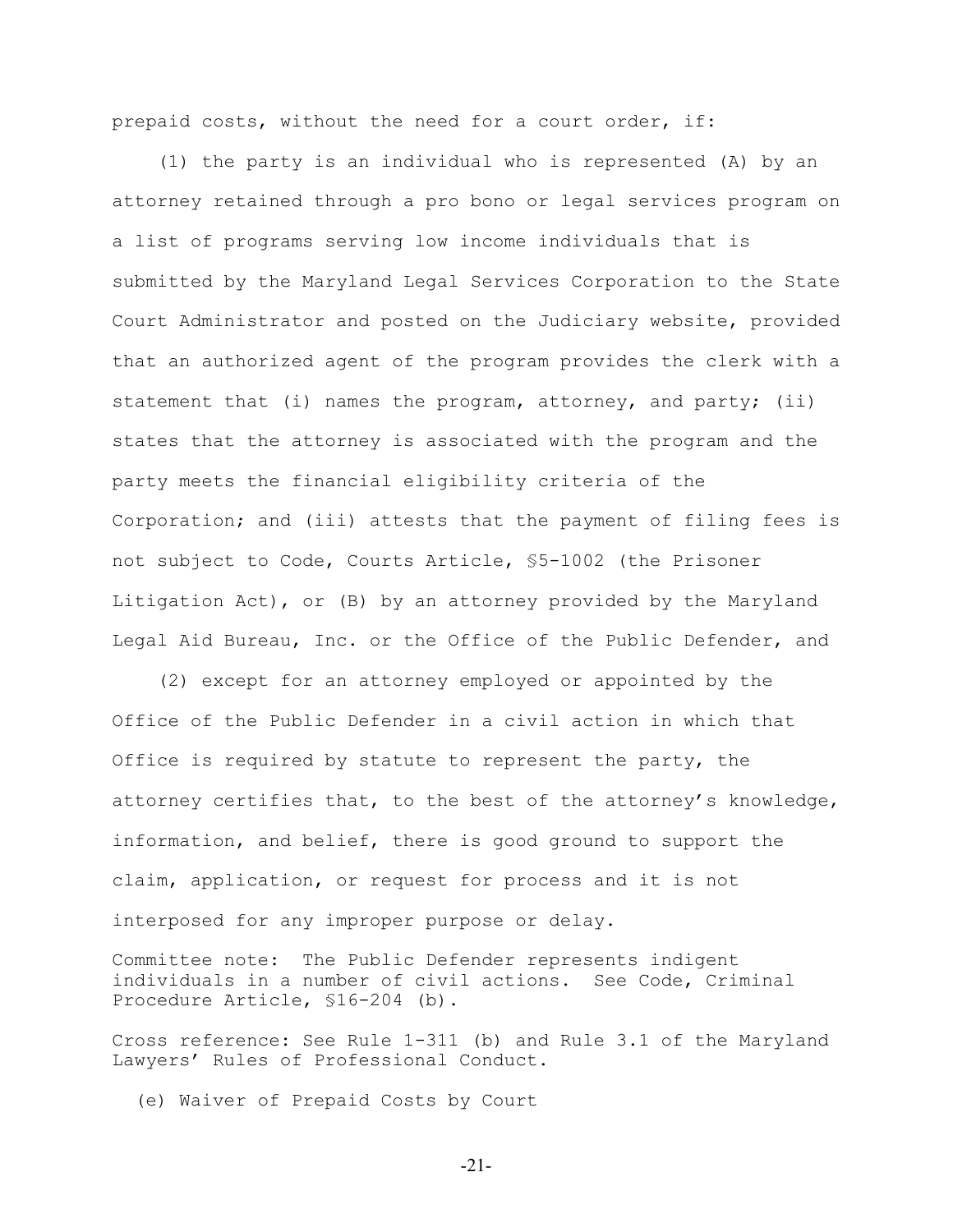## (1) Request for Waiver

 An individual unable by reason of poverty to pay a prepaid cost and not subject to a waiver under section (d) of this Rule may file a request for an order waiving the prepayment of the prepaid cost. The request shall be accompanied by (A) the pleading or paper sought to be filed; (B) an affidavit substantially in the form approved by the State Court Administrator, posted on the Judiciary website, and available in the Clerks' offices; and (C) if the individual is represented by an attorney, the attorney's certification that, to the best of the attorney's knowledge, information, and belief, there is good ground to support the claim, application, or request for process and it is not interposed for any improper purpose or delay. Cross reference: See Rule 1-311 (b) and Rule 3.1 of the Maryland Lawyers' Rules of Professional Conduct.

(2) Review by Court; Factors to be Considered

 The court shall review the papers presented and may require the individual to supplement or explain any of the matters set forth in the papers. In determining whether to grant a prepayment waiver, the court shall consider:

 (A) whether the individual has a family household income that qualifies under the client income guidelines for the Maryland Legal Services Corporation for the current year, which shall be posted on the Judiciary website; and

 (B) any other factor that may be relevant to the individual's ability to pay the prepaid cost.

-22-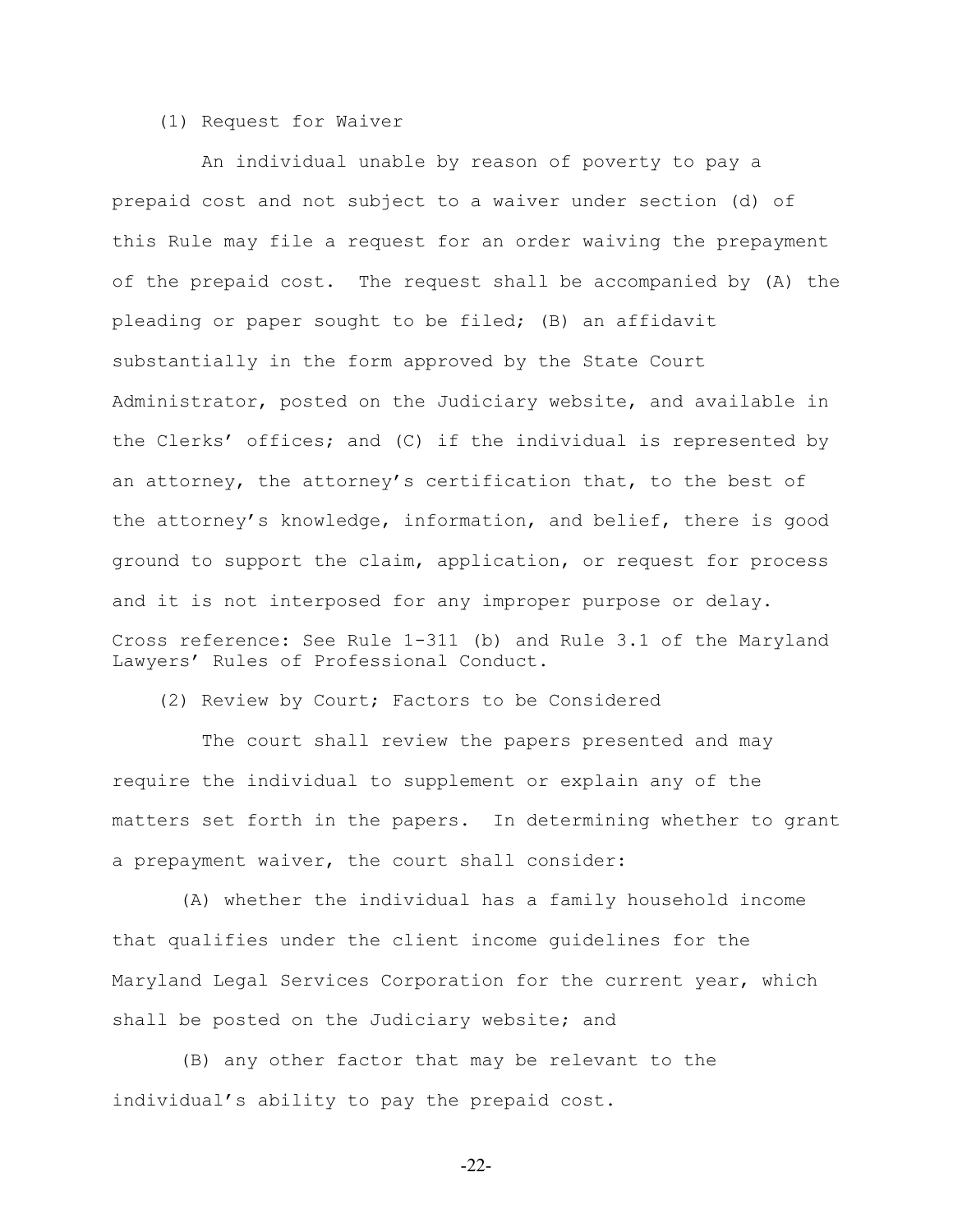## (3) Order; Payment of Unwaived Prepaid Costs

 If the court finds that the party is unable by reason of poverty to pay the prepaid cost and that the pleading or paper sought to be filed does not appear, on its face, to be frivolous, it shall enter an order waiving prepayment of the prepaid cost. In its order, the court shall state the basis for granting or denying the request for waiver. If the court denies, in whole or in part, a request for the waiver of its prepaid costs, it shall permit the party, within 10 days, to pay the unwaived prepaid cost. If, within that time, the party pays the full amount of the unwaived prepaid costs, the pleading or paper shall be deemed to have been filed on the date the request for waiver was filed. If the unwaived prepaid costs are not paid in full within the time allowed, the pleading or paper shall be deemed to have been withdrawn.

(f) Award of Costs at Conclusion of Action

(1) Generally

 At the conclusion of an action, the court and the clerk shall allocate and award costs as required or permitted by law. Cross reference: See Rules 2-603, 3-603, 7-116, and *Mattison v. Gelber*, 202 Md. App. 44 (2011).

(2) Waiver

(A) Request

 At the conclusion of an action, a party may seek a final waiver of open costs, including any unpaid appearance fee, by filing a request for the waiver, together with (i) an

-23-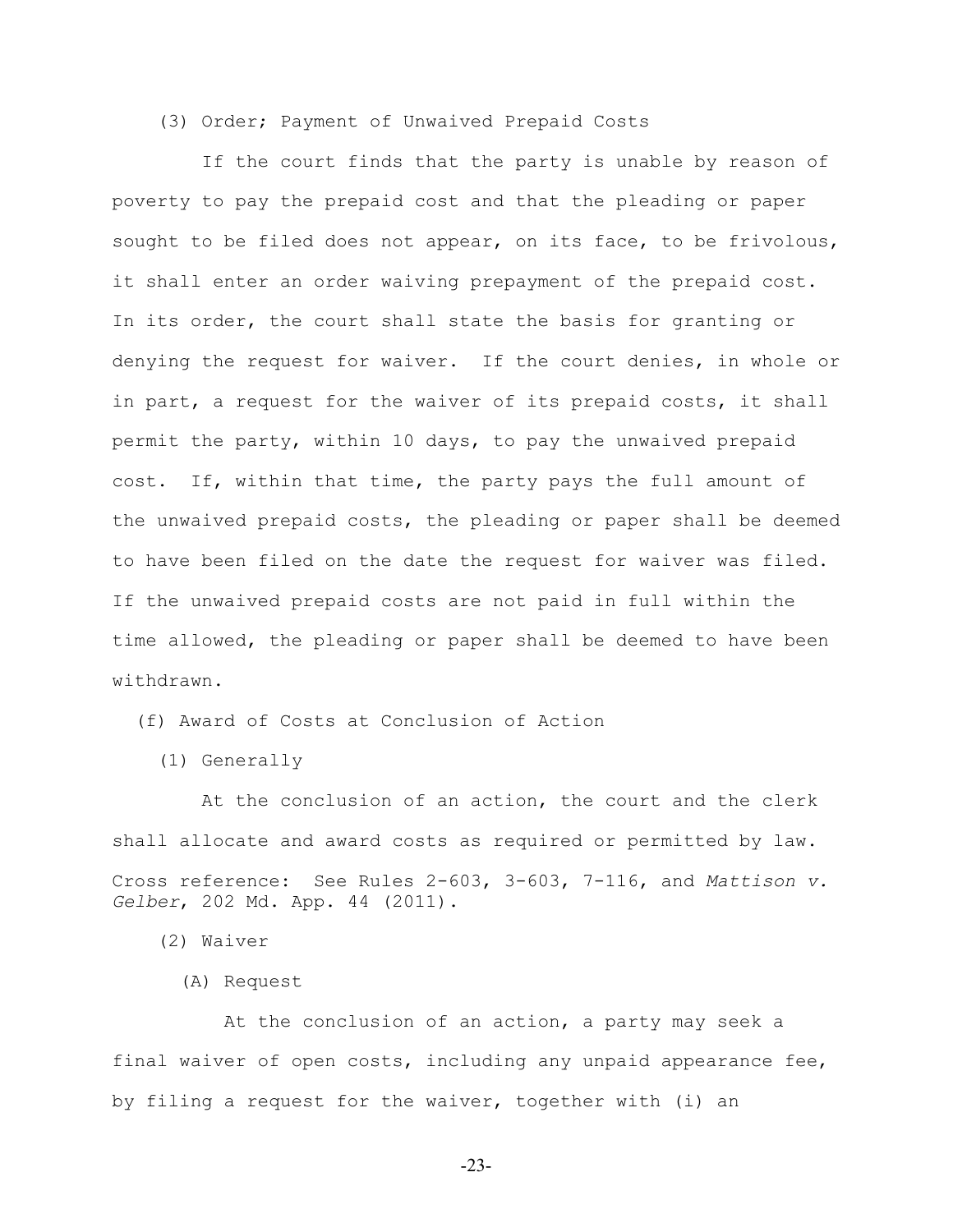affidavit substantially in the form prescribed by subsection (e)(1)(A) of this Rule, or (ii) if the party was granted a waiver of prepayment of prepaid costs by court order pursuant to section (e) of this Rule and remains unable to pay the costs, an affidavit that recites the existence of the prior waiver and the party's continued inability to pay by reason of poverty.

(B) Determination by Court

 In an action under Title 9, Chapter 200 of these Rules or Title 10 of these Rules, the court shall grant a final waiver of open costs if the requirements of Rules 2-603 (e) or 10-107 (b), as applicable, are met. In all other civil matters, the court may grant a final waiver of open costs if the party against whom the costs are assessed is unable to pay them by reason of poverty.

Source: This Rule is new.

-24-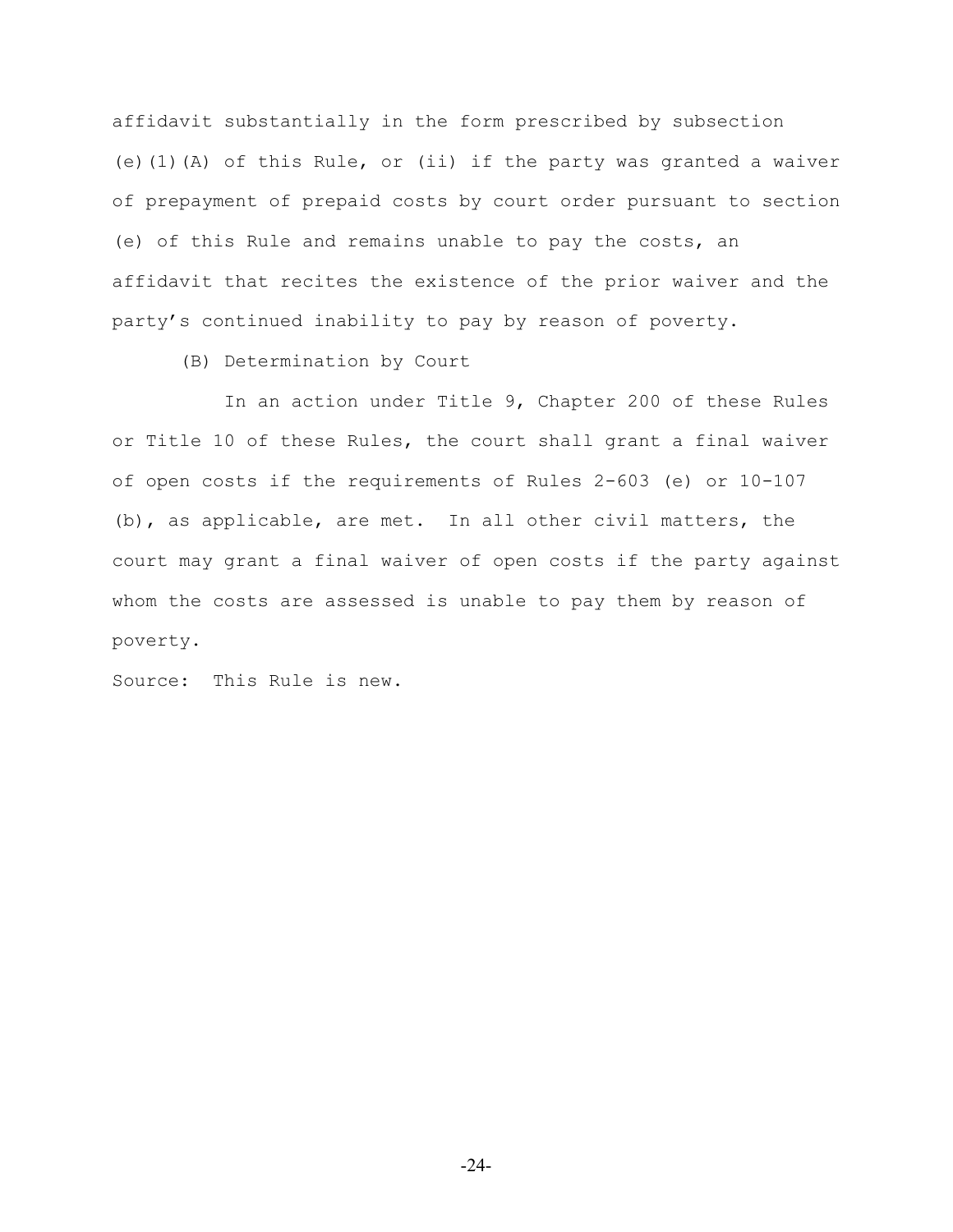# MARYLAND RULES OF PROCEDURE TITLE 1 - GENERAL PROVISIONS CHAPTER 300 - GENERAL PROVISIONS

ADD new Rule 1-325.1, as follows:

Rule 1-325.1. WAIVER OF PREPAID APPELLATE COSTS IN CIVIL ACTIONS

(a) Scope

 This Rule applies (1) to an appeal from an order or judgment of the District Court or an orphans' court to a circuit court in a civil action, and (2) to an appeal as defined in subsection (b)(1) of this Rule seeking review in the Court of Special Appeals or the Court of Appeals of an order or judgment of a lower court in a civil action.

(b) Definitions

In this Rule, the following definitions apply:

(1) Appeal

 "Appeal" means an appeal, an application for leave to appeal to the Court of Special Appeals, and a petition for certiorari or other extraordinary relief filed in the Court of Appeals.

(2) Clerk

"Clerk" includes a Register of Wills.

(3) Prepaid Costs

 "Prepaid costs" means (A) the fee charged by the clerk of the lower court for assembling the record, (B) the cost of

-25-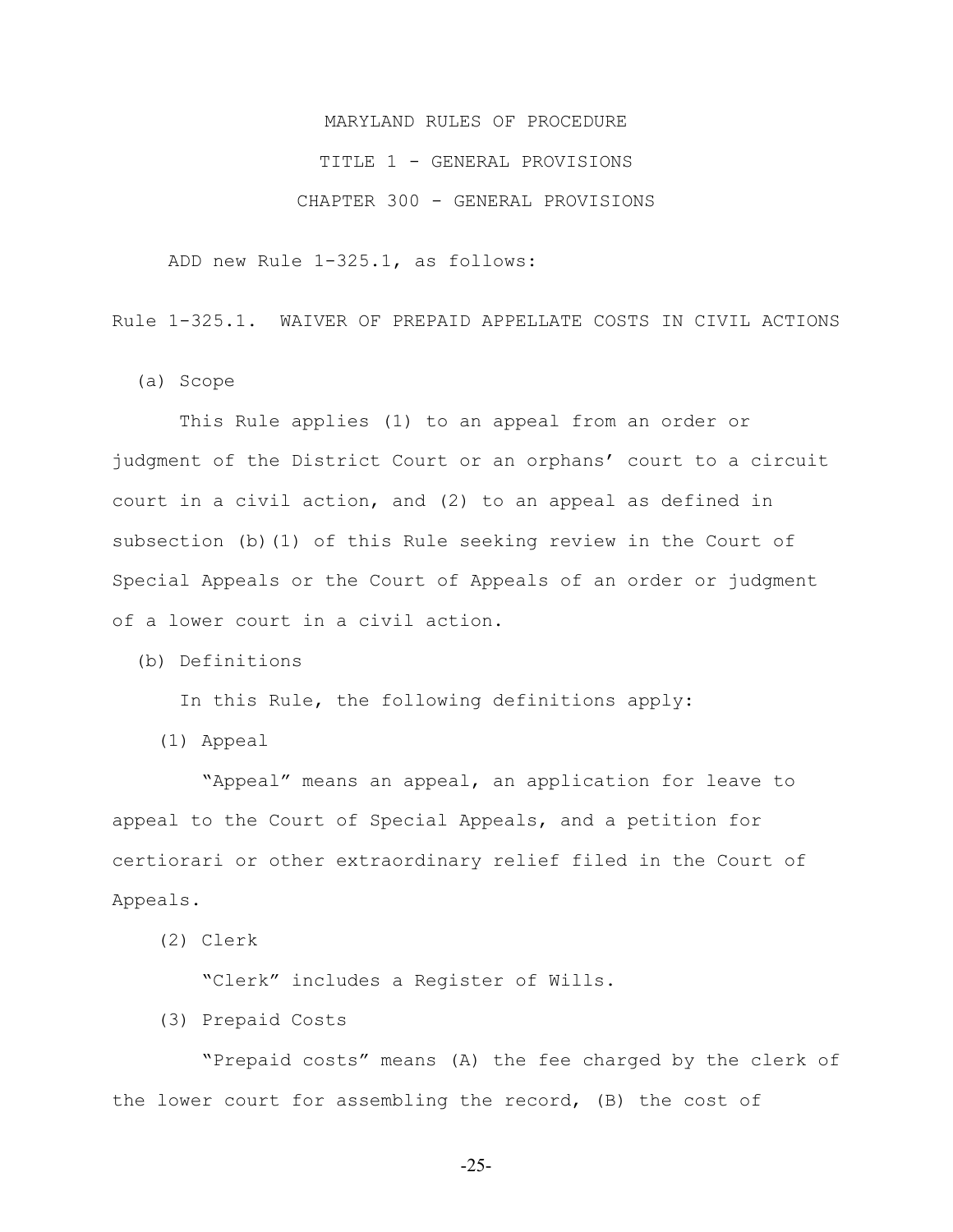preparation of a transcript in the District Court, if a transcript is necessary to the appeal, and (C) the filing fee charged by the clerk of the appellate court.

Cross reference: See the schedule of appellate court fees following Code, Courts Article, §7-102 and the schedule of circuit court fees following Code, Courts Article, §7-202.

(c) Waiver

(1) Generally

 Waiver of prepaid costs under this Rule shall be governed generally by section (d) or (e) of Rule 1-325, as applicable, except that:

 (A) the request for waiver of both the lower and appellate court costs shall be filed in the lower court with the notice of appeal;

 (B) a request to waive prepayment of the fee for filing a petition for certiorari or other extraordinary relief in the Court of Appeals shall be filed in, and determined by, that Court;

 (C) waiver of the fee charged for assembling the record shall be determined in the lower court;

 (D) waiver of the appellate court filing fee shall be determined by the appellate court, but the appellate court may rely on a waiver of the fee for assembling the record ordered by the lower court;

 (E) both fees shall be waived if (i) the appellant received a waiver of prepaid costs under section (d) of Rule 1-325 and will be represented in the appeal by an eligible attorney under

-26-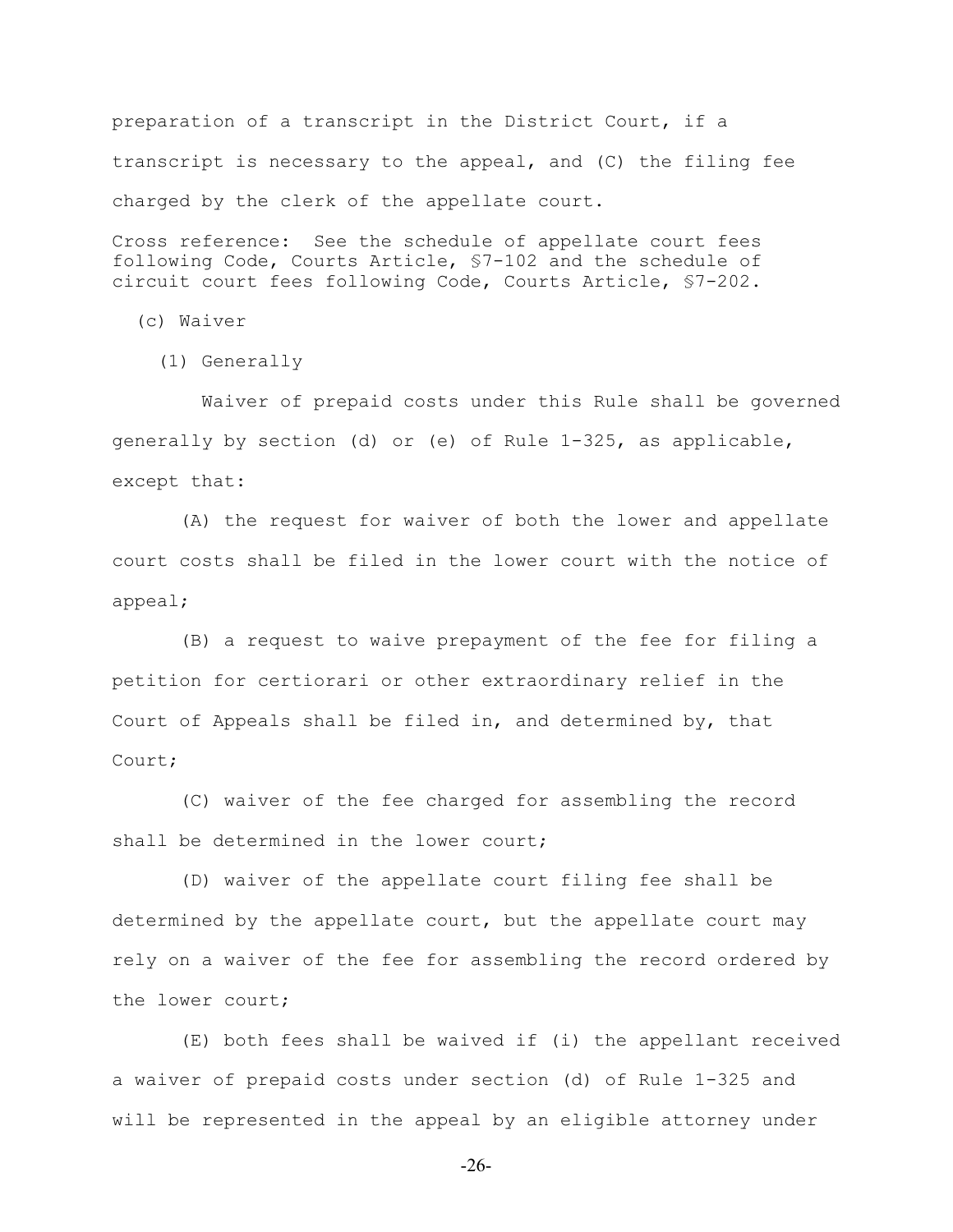that section, (ii) the attorney certifies that the appellant remains eligible for representation in accordance with Rule 1-325 (d), and (iii) except for an attorney employed or appointed by the Office of the Public Defender in a civil action in which that Office is required by statute to represent the party, the attorney further certifies that to the best of the attorney's knowledge, information, and belief there is good ground to support the appeal and it is not interposed for any improper purpose or delay; and

(F) if the appellant received a waiver of prepaid costs under section (e) of Rule 1-325, the lower court and appellate court may rely on a supplemental affidavit of the appellant attesting that the information supplied in the affidavit provided under Rule 1-325 (e) remains accurate and that there has been no material change in the appellant's financial condition or circumstances.

(2) Procedure

 (A) If an appellant requests the waiver of the prepaid costs in both the lower and appellate courts, the lower court, within five days after the filing of the request, shall act on the request for waiver of its prepaid cost and transmit to the appellate court the request for waiver of the appellate court prepaid cost, together with a copy of the request and order regarding the waiver of the lower court prepaid cost.

(B) The appellate court shall act on the request for the waiver of its prepaid cost within five business days after

-27-